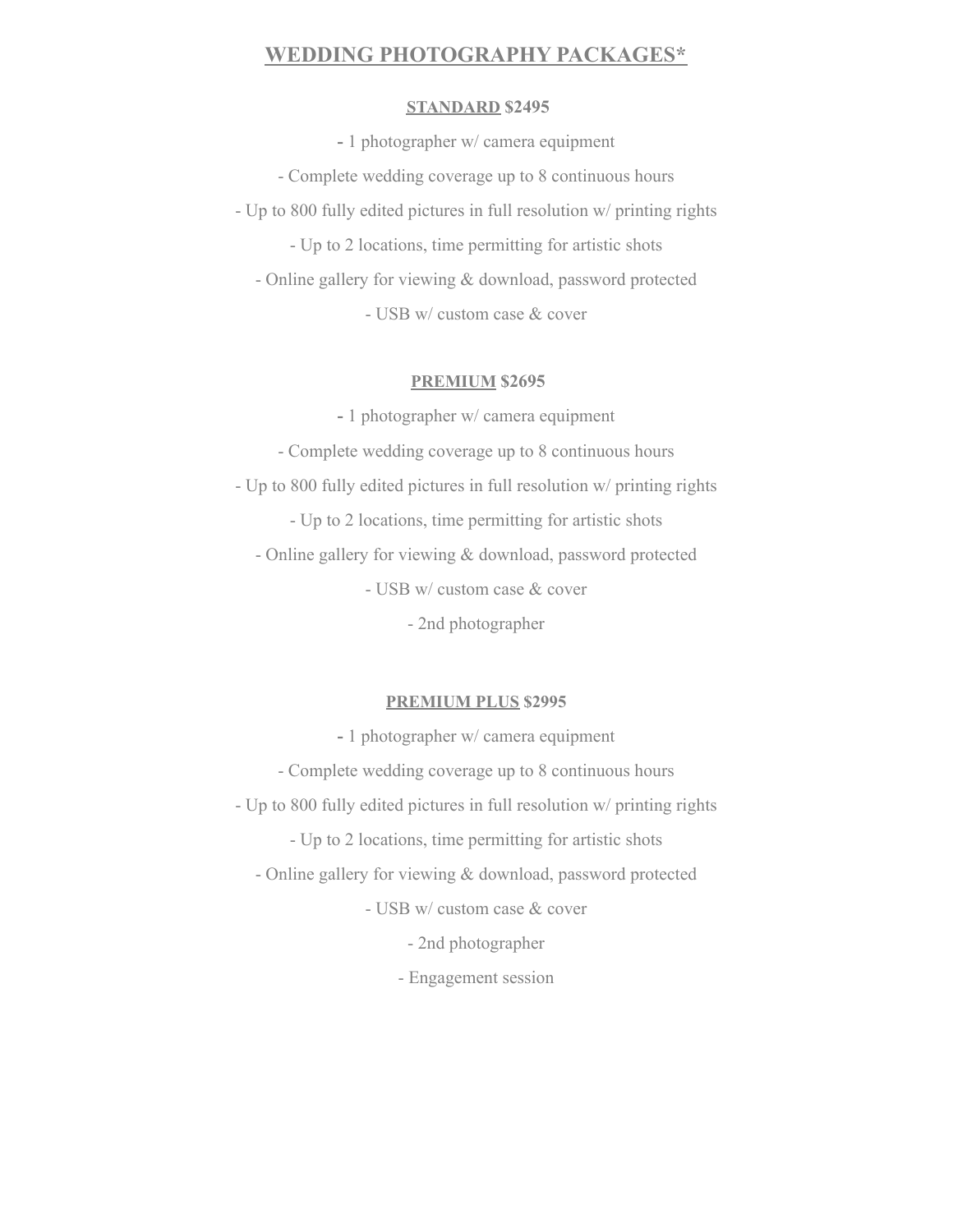## **DELUXE \$3495**

**-** 1 photographer w/ camera equipment

- Complete wedding coverage up to 8 continuous hours

- Up to 800 fully edited pictures in full resolution w/ printing rights

- Up to 2 locations, time permitting for artistic shots

- Online gallery for viewing & download, password protected

- USB w/ custom case & cover

- 2nd photographer

- Engagement session or 2(8X8 inch) parent albums

- 10x10 inch or 12x12 inch, 30 pages custom design album

#### *Extras:*

- Overtime: \$150/h in 1 h increments

- 2nd Photographer/Assistant: \$300/day

- Photo album, 75 images, up to 30 pages, leather/linen cover, FREE design \$650

- Extra USB & box \$50

- Rehearsal dinner up to 3 h, one location: \$500 w/ 1 photographer

#### *Notes:*

*\*Package presented is a sample and it can be customized.*

# **WEDDING [VIDEOGRAPHY](https://www.proartphotovideo.com/p88445856) PACKAGES\***

#### **STANDARD \$2295**

- 1 cinematographer w/ 2 camera equipment set-up

- Complete wedding coverage up to 8 continuous hours

- Up to 1 h of clean edited film w/ online access to view & download

- Entire event filmed in 4k resolution

- Professional audio setup for ceremony and at the reception

- USB w/ custom case & cover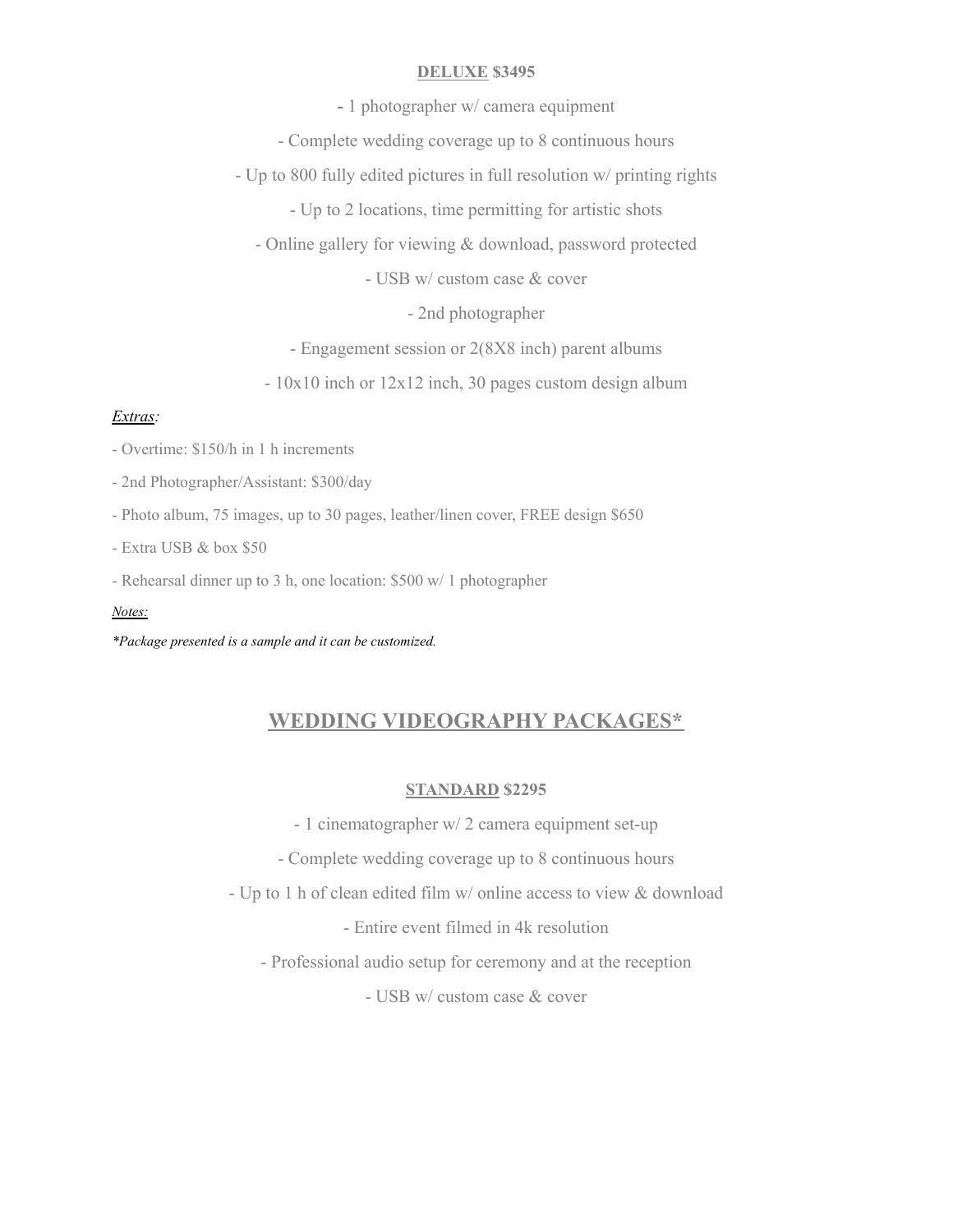## **PREMIUM** \$**2495**

- 1 cinematographer w/ 2 camera equipment set-up
- Complete wedding coverage up to 8 continuous hours
- Up to 1 h of clean edited film w/ online access to view & download
	- Entire event filmed in 4k resolution
	- Professional audio setup for ceremony and at the reception
		- 2nd cinematographer
		- USB w/ custom case & cover
		- 1 video highlights up to 5 minutes

#### **PREMIUM PLUS \$2695**

- 1 cinematographer w/ 2 camera equipment set-up
- Complete wedding coverage up to 8 continuous hours
- Up to 1 h of clean edited film w/ online access to view & download
	- Entire event filmed in 4k resolution
	- Professional audio setup for ceremony and at the reception

- 2nd cinematographer

- USB w/ custom case & cover
- 1 video highlights up to 5 minutes
	- RAW video files

### **DELUXE \$2995**

- 1 cinematographer w/ 2 camera equipment set-up
- Complete wedding coverage up to 8 continuous hours
- Up to 1 h of clean edited film w/ online access to view & download
	- Entire event filmed in 4k resolution
	- Professional audio setup for ceremony and at the reception

- 2nd cinematographer

- USB w/ custom case & cover
- 1 video highlights up to 5 minutes
	- RAW video files
- Aerial video w/ Drone for 2 hours in 4k w/ operator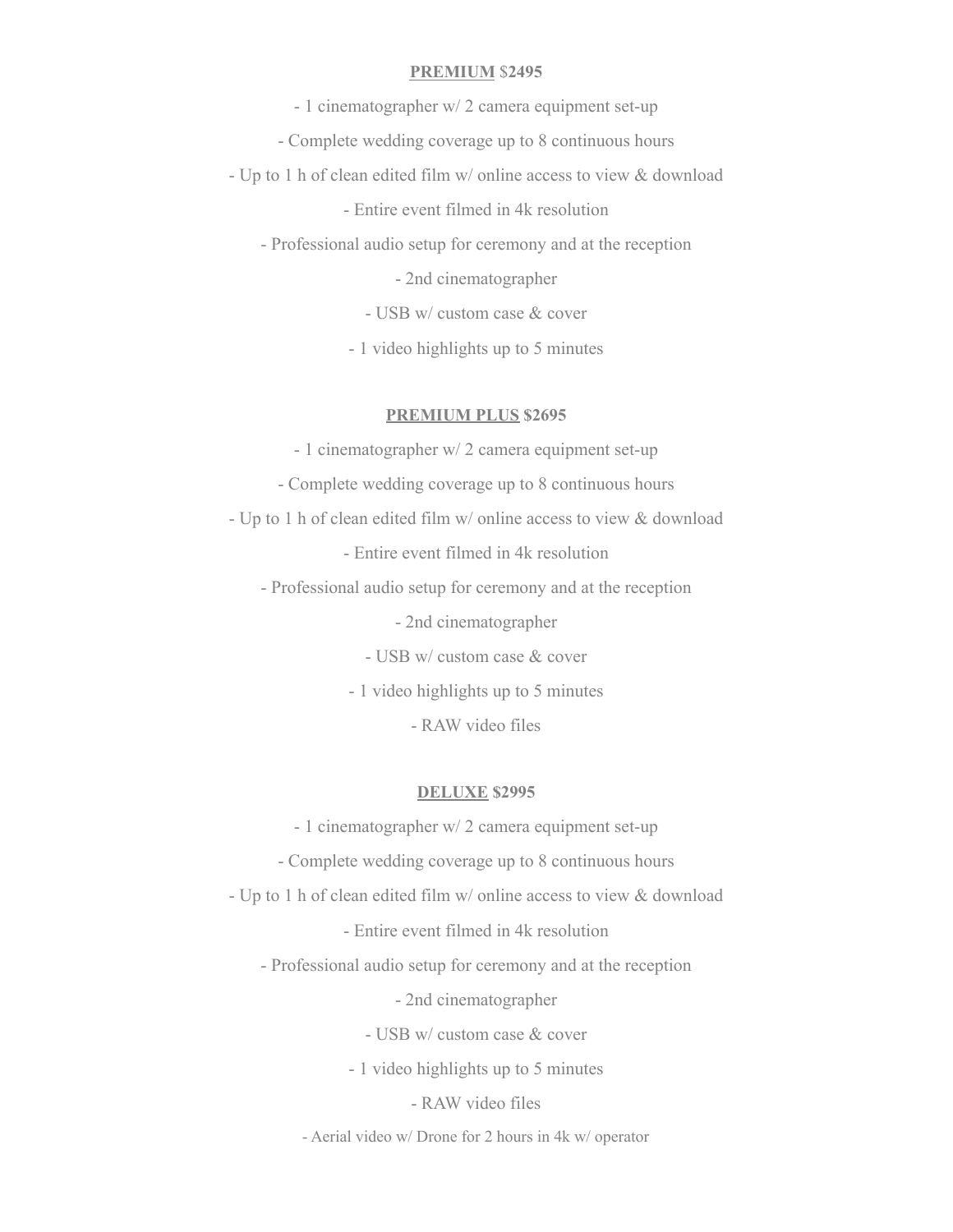#### *Extras:*

- Overtime: \$150/h in 1 h increments
- Extra Cinematographer/Assistant: \$300/day
- Video Highlights up to 5 min \$500
- Extra USB & box \$50
- Rehearsal dinner up to 3 h, one location: \$500 w/ 1 camera

#### *Notes:*

*\*Package presented is a sample and it can be customized.*

#### **[ENGAGEMENT](https://www.proartphotovideo.com/f110648205) SESSION \$395**

- 1 photographer w/ camera equipment
- Up to 2 h of coverage & 2 locations w/ wardrobe change
	- Up to 50 fully edited images w/ printing rights

- Online gallery for viewing & download, password protected

# **FAMILY PHOTO SESSION \$175**

- 1 photographer w/ camera equipment
- Up to 1 h of coverage & 2 locations within the same area
	- Up to 25 fully edited images w/ printing rights
- Online gallery for viewing & download, password protected

## **PHOTO [BOOTH](http://www.proartphotobooth.com/f508433271) \$450/2h or \$600/3h**

- 1 Attendant

- Unlimited photos, unlimited prints on the spot & props

- Free logo design for print strips, scrapbook

- Online gallery for viewing & download, password protected

# **REAL ESTATE PHOTOS \$150**

- 1 photographer

- Up to 25 fully edited high resolution photos

# - 24-48 h turnaround

- Online gallery for viewing & download, password protected

- Drone photography available for an extra fee(+\$100)